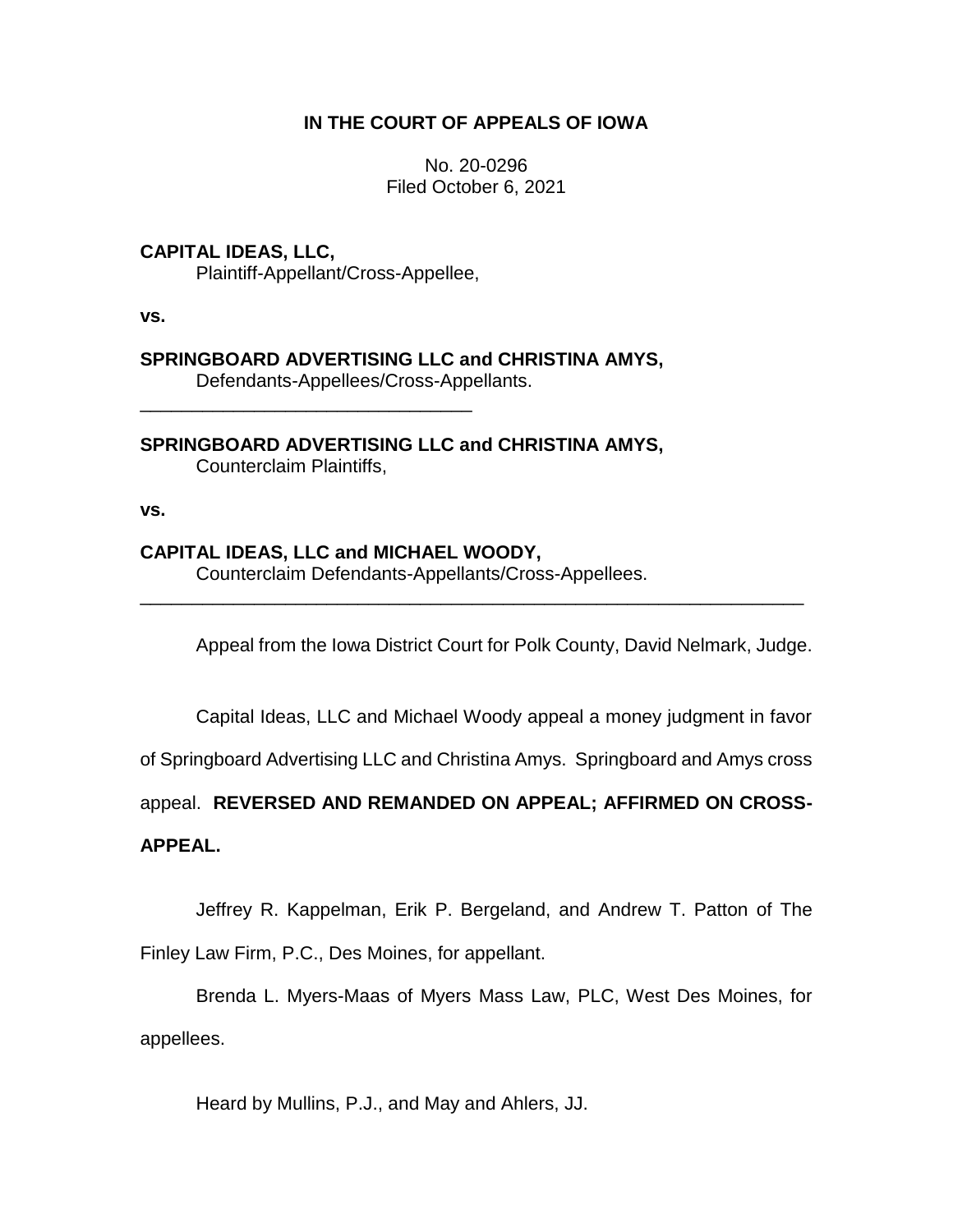## **MAY, Judge.**

A jury awarded \$220,000 in damages to Springboard Advertising LLC (Springboard) and Christina Amys on their claim<sup>1</sup> of defamation per se against Capital Ideas, LLC (Capital) and Michael Woody. Capital and Woody appeal from the resulting judgment. Springboard and Amys cross-appeal. They argue the district court erred in rejecting some other defamation claims.

We conclude Capital and Woody were entitled to judgment notwithstanding the verdict (JNOV) on the claim of defamation per se. As to that claim, we reverse and remand for dismissal. As to all other issues, we affirm.

#### **I. Factual Background**

 $\overline{a}$ 

Amys and Woody are advertising professionals. Amys's business is called Springboard Advertising, LLC. Woody's business is called Capital Ideas, LLC.

In 2010, Woody and Amys decided their companies should cooperate. Each company brought its clients to the joint effort. They worked together under Capital Ideas's flag.

For years, this arrangement worked well. But in early 2017, the story started to arc. Woody allegedly fired a major client without obtaining Amys's consent. Amys felt there were other problems, too, like Woody "micromanaging" her.

In June, Amys told Woody it was time for her to leave. Amys later testified about what she said:

I told him that I needed a more flexible schedule. I told him that I didn't want 30-plus accounts, which is what he wanted. We

 $1$  The defamation per se claim was technically a counterclaim. Because this distinction makes no difference to our analysis, we sometimes use claim to refer to counterclaims as well as claims.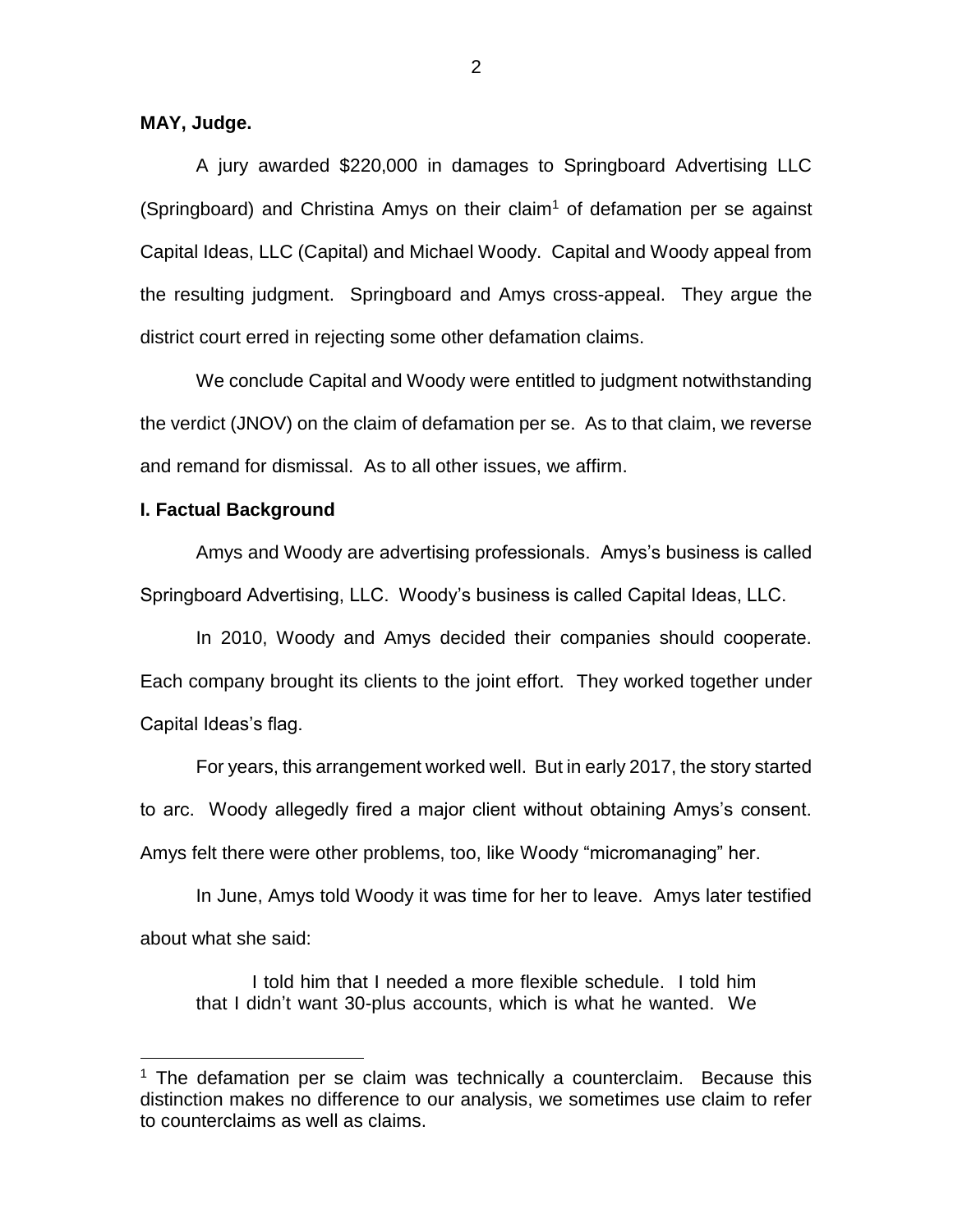were spinning our wheels with 30-plus accounts. I was working all the time.

Clients were firing us. He was firing clients. It was madness. I did not—I said, We can't even handle the accounts we have. Why would we have 30-plus more accounts? I did say that we are in different stages of our lives and, because of all these hours that I'm working trying to juggle all of accounts, I am missing out on my kids' lives and didn't want to do it anymore. So I said it is time for me to go back to Springboard Advertising.

So Amys and Woody began working on the terms of their dissolution. There

has been some dispute about what they agreed on. For example, while Woody

has claimed they agreed that Amys would not solicit certain clients, Amys

vehemently denies that claim.

But it seems undisputed they agreed Woody would (as he ultimately did)

email this message to all of their clients:

After six and a half great years, [Amys] and I have decided to end our partnership. Effective mid-July, [Amys] will go back to focusing on her original advertising agency, Springboard Advertising, and I will continue supporting clients for Capital Ideas.

The split has been very amicable and we will remain good friends and maybe even collaborate on a few customer projects down the road. [Amys] has retained the clients that she brought to our agency from Springboard Advertising, plus a few others. I will very much miss working directly with those clients but I know they are in great hands and I am certain that they will continue to see huge results and grow under [Amys's] direct supervision.

Please join me in wishing [Amys] well as she heads back into the world of sole agency ownership!

Capital Ideas will continue to operate as usual and we are already on our way to arranging for a new bookkeeper to help pick up a portion of [Amys's] duties. I will be in touch with all of you in the next few weeks as Capital Ideas will continue to offer the service and experience you've come to expect.

In private, though, Woody also told clients some other information about

Amys's reasons for leaving. He said so in this interrogatory answer:

**Interrogatory No. 20:** Set forth all communications, whether verbal, written, or electronic, you have had with any third party (other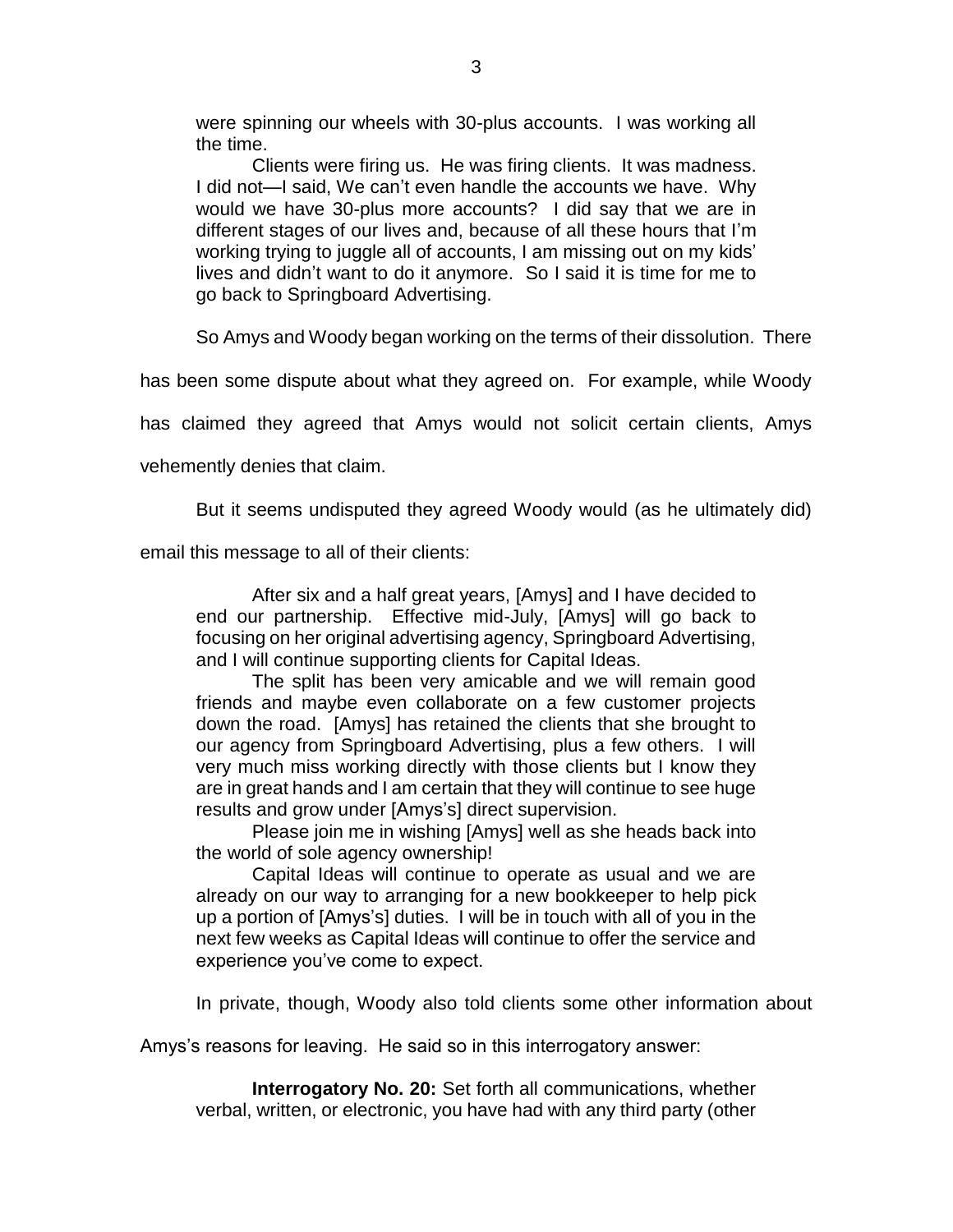than privileged attorney client communications) regarding your separation from Christina Amys/Springboard Advertising.

**Answer:** I sent an email to the Des Moines Register to see if my representative was going to honor the agency/media client confidentiality agreement. I suspected she was not. I was correct. **Any other information I shared about Chris is that she did not want to work this hard, wanted less accounts and stress and was planning to spend much more time with her kids.** All of those items she told me were her reasons for leaving and shared many times with reps and clients in my presence. In conversations with clients and reps, I told them how happy I was for her to be able to take this time to spend with her family.

(Emphasis added.)

Woody also made some other statements to Kelly Brown, the local sales manager for KCCI television. According to Brown's testimony, Woody told her that Amys had failed to honor their agreement about "whose clients would be whose," and that "his trust of [Amys] was broken." After this conversation, Woody sent Brown an email entitled "sorry to unload on you . . ." In its body, the email stated: "It has been a really bad two weeks as I find that the person I trusted with the finances of my company has no ethics. I am so disappointed in her." Brown knew the email was about Amys.

In January 2018, Capital began this litigation against Springboard and Amys. Capital pled claims for breach of contract and interference with business relationships. The gist of the suit was that Amys was wrongfully soliciting Capital's clients.

Springboard and Amys answered and raised affirmative defenses. They also brought counterclaims for interference with business relationships, unfair competition, and defamation.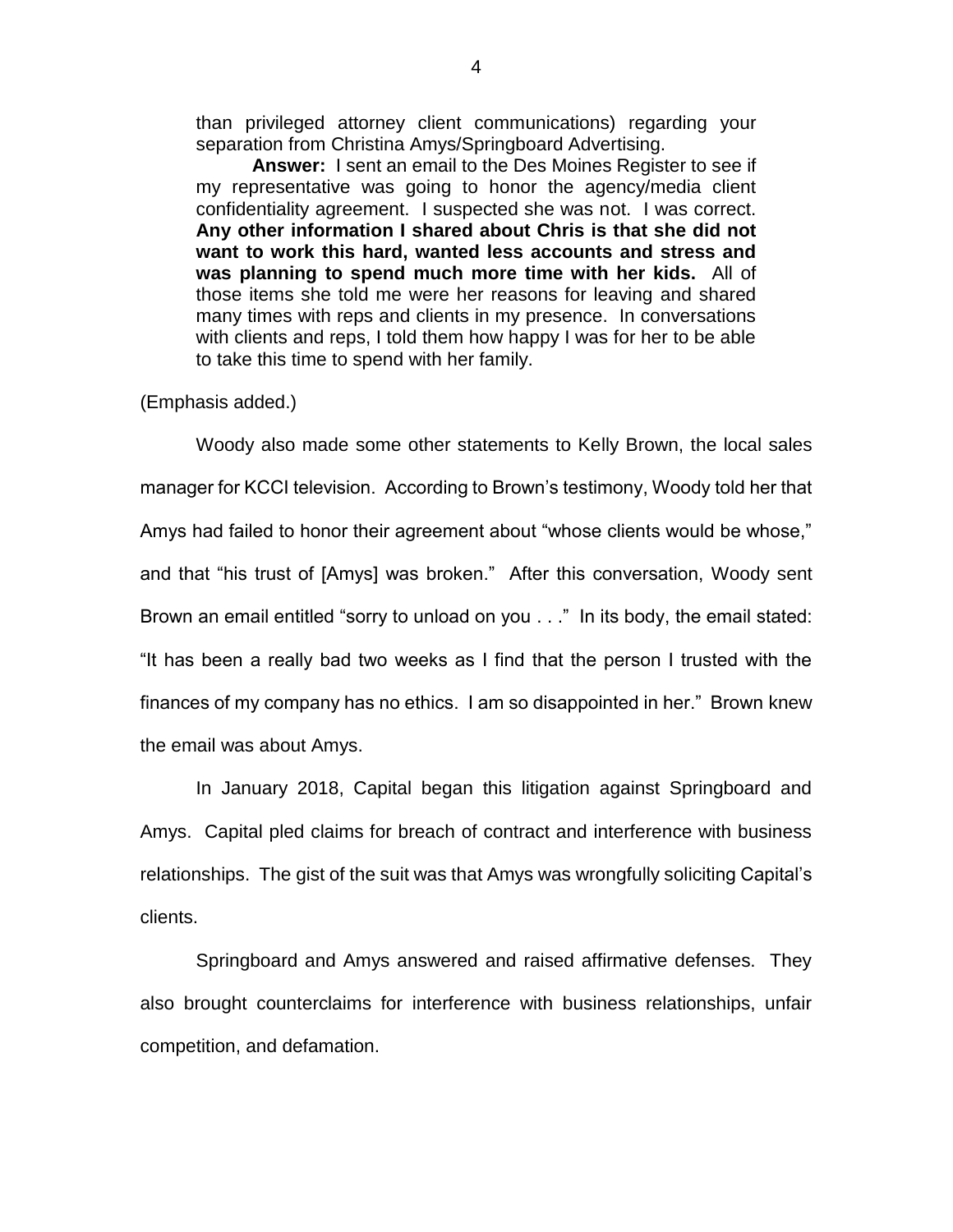As trial approached, the issues narrowed. At summary judgment, the court dismissed all of the interference-with-business-relationship claims. The court also provided pre-trial rulings on whether certain statements by Woody were actionable as defamation per se, defamation per quod, or not at all. Two of those rulings are important here. First, the court ruled that one of Woody's statements was defamation per se. The statement was this: "[Amys] does not want to work this hard, wanted less accounts and stress and was planning to spend much more time with her kids."

The court also ruled on Woody's statement to Brown that "I find the person I trusted with the finances of my company has no ethics." The court concluded this statement was not actionable because "[t]he assertion that someone has 'no ethics' is a subjective opinion rather than a verifiable statement of fact."<sup>2</sup>

Jurors heard evidence over four days. Ultimately, the jury rejected most of the parties' claims. Important to this appeal, though, the jury found for Amys and Springboard on their defamation per se claim. On this claim, the jury awarded \$110,000 in actual damages plus \$110,000 in punitive damages.

Post-trial motions followed. The district court declined to grant a new trial or otherwise disturb the defamation-per-se verdict. Instead, the court entered judgment for \$220,000. Capital and Woody appealed. Springboard and Amys cross-appealed.

 $\overline{a}$ 

 $2$  As will be discussed further, however, the court submitted—as defamation per quod—Amys's claim that Woody defamed her "by making the statement that Amys was violating the separation agreement between Capital Ideas, LLC and Springboard Advertising, LLC." The jury rejected this claim.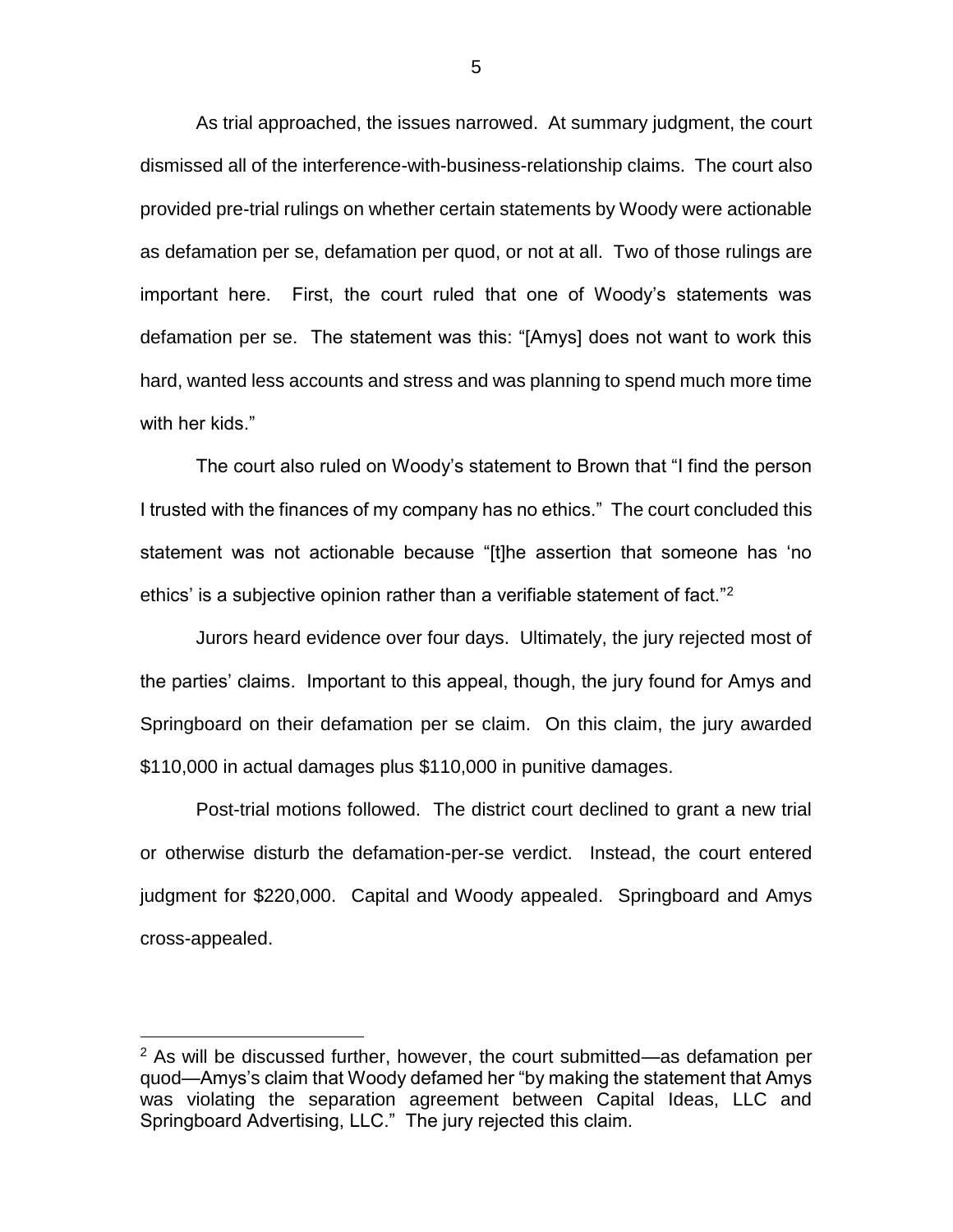**II. Analysis**

#### **A. The JNOV ruling**

As noted, the jury awarded \$220,000 on Springboard and Amys's claim of defamation per se. One of the central issues in this appeal is whether notwithstanding the verdict—Capital and Woody were entitled to dismissal of this claim. We conclude they were. *See Van Sickle Const. Co. v. Wachovia Com. Mortg., Inc.*, 783 N.W.2d 684, 687 (Iowa 2010) ("We review the denial of a motion for judgment notwithstanding the verdict for correction of errors at law.").

"Defamation is an invasion of the interest in reputation and good name." *Johnson v. Nickerson*, 542 N.W.2d 506, 510 (Iowa 1996). Ordinarily, defamation requires proof of "the following elements: (1) publication, (2) of a defamatory statement, (3) which was false and (4) malicious, (5) made of and concerning the plaintiff, (6) which caused injury." *Bierman v. Weier*, 826 N.W.2d 436, 443 (Iowa 2013). But if a statement is classified as defamation per se, "the elements of falsity, malice, and injury are legally presumed and the statement is actionable without proof of the same." *Bandstra v. Covenant Reformed Church*, 913 N.W.2d 19, 46– 47 (Iowa 2018). So defamation per se only requires proof of "three elements: (1) publication, (2) a defamatory per se statement, and (3) the statement was of or about" the plaintiff. *Duyvejonck v. Clydesdale*, No. 19-1408, 2020 WL 3265024, at \*3 (Iowa Ct. App. June 17, 2020).

But not every troubling statement is defamation per se. To qualify, a statement must have "a 'natural tendency to provoke the plaintiff to wrath or expose him to public hatred, contempt, or ridicule, or to deprive him of the benefit of public confidence or social intercourse.'" *Bandstra*, 913 N.W.2d at 46 (citation

6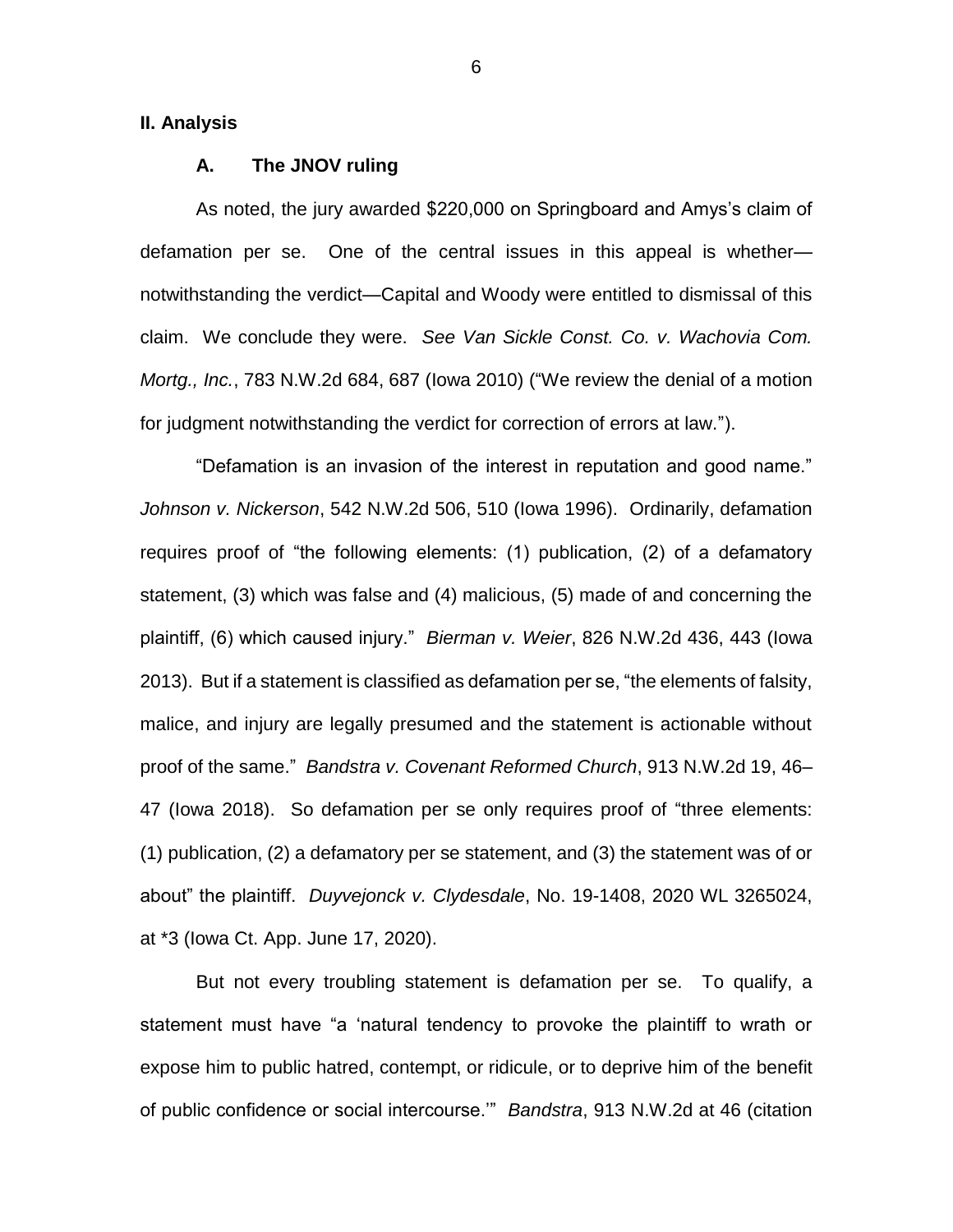omitted). The words used must be "of such a nature, whether true or not, that the court can presume *as a matter of law* that their publication will have" a defamatory effect. *Vinson v. Linn-Mar Cmty. Sch. Dist.*, 360 N.W.2d 108, 116 (Iowa 1984) (emphasis added).

By way of example, our supreme court has "found defamation per se in statements accusing an individual of being a liar, accusing an individual of an indictable crime of moral turpitude or that carries a jail sentence, and accusing an individual of falsifying information." *Bandstra*, 913 N.W.2d at 47 (internal citations omitted). Derogatory statements "with reference to another in regard to [their] competency or fitness for his trade or profession" can also qualify as defamation per se. *Vial v. Larson*, 109 N.W. 1007, 1007 (Iowa 1906). Here, the district court concluded Woody's statement that Amys "does not want to work this hard, wanted less accounts and stress and was planning to spend much more time with her kids" was this kind of defamation per se.

But even statements about a professional's competency are "not defamatory per se if [they are] susceptible to two reasonable constructions or meanings, one not defamatory." *Kerndt v. Rolling Hills Nat. Bank*, 558 N.W.2d 410, 418 (Iowa 1997) (analyzing statements that a bank president was experiencing mental-health problems and "nobody trusted" him). As Black's Law Dictionary puts it, a statement can be defamation per se only if it is "*not capable* of an innocent meaning." *Defamation*, Black's Law Dictionary (11th ed. 2019) (emphasis added).

So, a key question here is whether Woody's statement that Amys "does not want to work this hard, wanted less accounts and stress and was planning to spend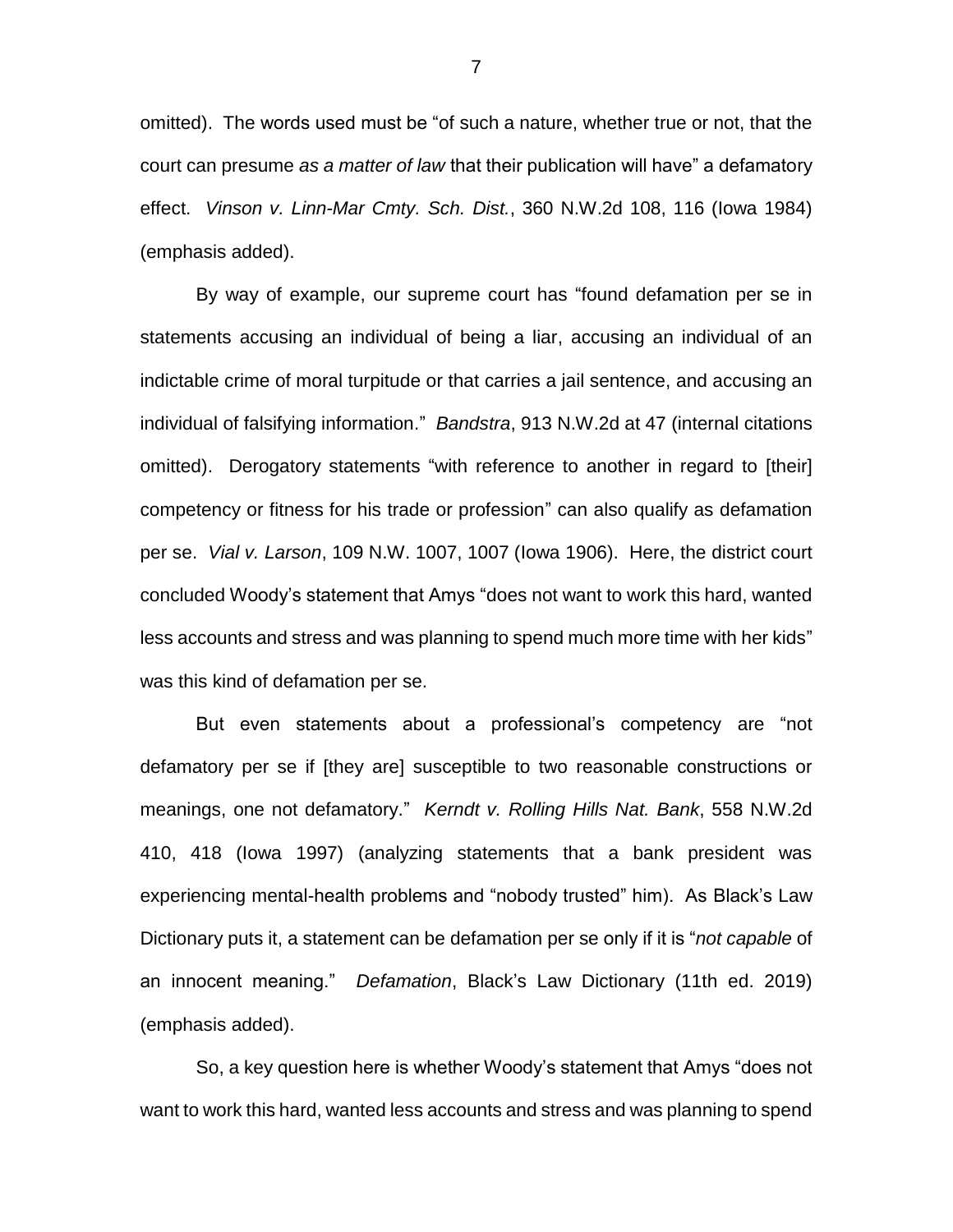much more time with her kids" can be understood to have a meaning that is "innocent," that is, "not defamatory." If it can, it was not defamation per se.

In their briefing, Amys and Springboard put great emphasis on the words "work this hard." So, for purposes of analysis, we divide Woody's statement in two portions: (1) the statement that Amys "does not want to work this hard"; and (2) the statement that Amys "wanted less accounts and stress and was planning to spend much more time with her kids." This second portion, we believe, does not approach defamation *per se*. Perhaps there is some "reasonable[ ] construction or meaning[ ]" for these words that could be considered defamatory. *See Kerndt*, 558 N.W.2d at 418. But there are also reasonable, non-defamatory constructions. For example, these words can be understood to mean that Amys—like many people—simply wanted to adjust her work-life balance. Moreover, as will be discussed further, Amys's plan to concentrate her efforts on "fewer accounts" can be seen as a reasonable business strategy. Because Woody's words are "capable" of these "innocent" meanings, they are not defamation per se.

Now we reach the real object of conflict, Woody's statement that Amys "does not want to work this hard." As to these words, Amys articulates a plausible interpretation that smacks of defamation, namely, that Amys is not a hard worker. As Woody points out, however, there is also a reasonable non-defamatory interpretation. The phrase "*this* hard" could be understood as a *relative* statement. It could refer to Amys's choice to pursue a business model that differed from Woody's vision: while Woody hoped their joint operations would "grow to 30-plus clients," Amys believed Woody's high-volume approach was impracticable and in any event—*not better than* having "closer relationships" with "a more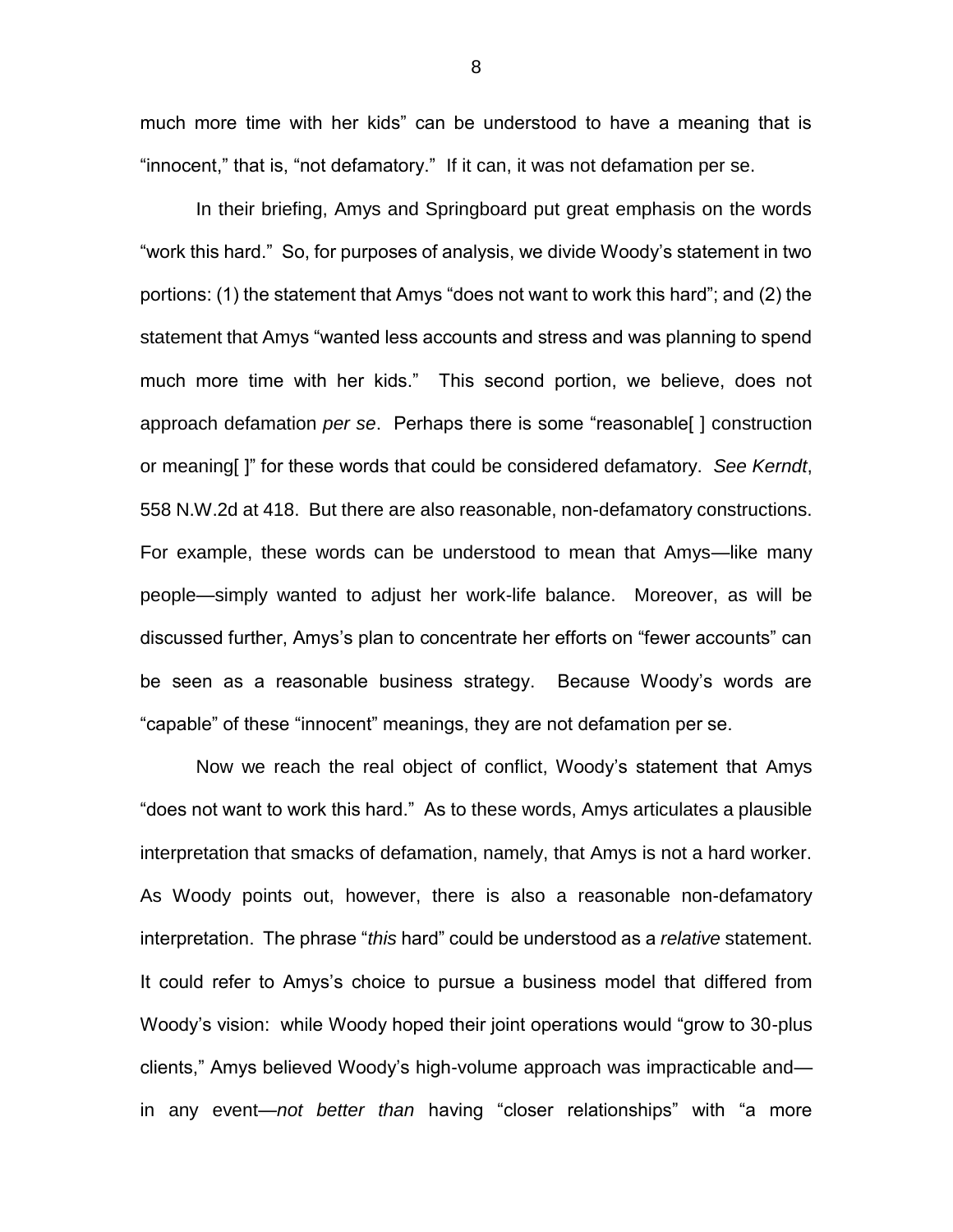manageable number" of clients. Amys said so to one of her clients. Here is an

excerpt from Amys testimony:

Q. And what did you tell [the client about your reasons for leaving]? A. I told [the client] I needed a more flexible schedule, which automatically means more time with my family, and that I—we were talking about expanding to 30-plus clients. And so I told her that **I wasn't interested in having that many clients to juggle**, that **I just needed a more manageable number of accounts that I could have closer relationships with.** And I'm not sure if those were the exact words that I told [her], but she was curious why I was leaving.

Q. Why would it be different to expand to 30 clients? A. Well, we were already spinning our wheels as it was, and Mike was firing clients, clients were firing us, and he was having a hard time managing the 28 clients that we currently had, and I—**it would have meant more work for me. He wanted to grow to 30-plus clients, and, ultimately, the majority of the work would come on me . . . . And I just—I wasn't interested in taking on even more work.**

(Emphasis added.)

Viewed in light of this testimony and the record as a whole, Woody's "work this hard" statement is capable of an innocent, non-defamatory meaning. So it was not defamation *per se*.

We have considered Amys's contention that *even if* Woody's statement should have been submitted as defamation per quod rather than defamation per se, the error was harmless. This is true, Amys contends, because the jury effectively found the additional elements required in a defamation per quod case malice, falsity, and damages—through its award of punitive damages. We disagree. As Woody points out, nothing in the jury instructions or verdict form shows the award of punitive damages was based on a finding of falsity.

We also agree with Woody that—*even if* Woody's statement qualified as defamation per se—Amys still had "the burden of proving the element of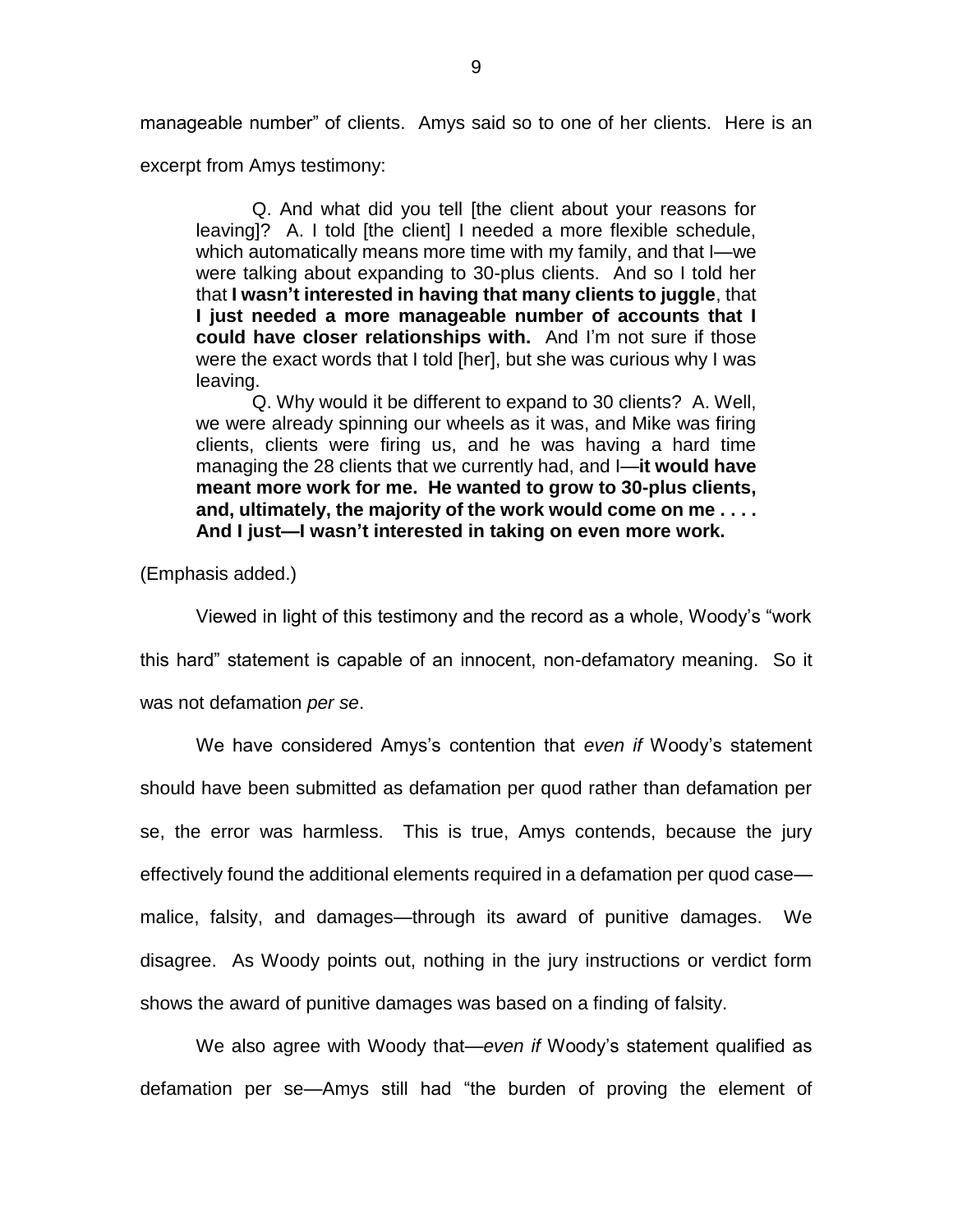publication." *See Huegerich v. IBP, Inc.*, 547 N.W.2d 216, 221 (Iowa 1996). And "[a] defamatory communication is not published, and is therefore not actionable, unless it is heard *and understood by a third person to be defamatory*." *Id.* (emphasis added). But Woody argues that Amys did not offer testimony from any witnesses who heard the precise statement ("work this hard") on which the court instructed. And so, Woody contends, Amys failed "to offer evidence the statement (or even a substantially similar statement) was heard *and understood to be defamatory*." (Emphasis added.) We agree with Woody. Amys does not identify and we did not find—evidence that supported these requirements.

For all of these reasons, we conclude the district court erred in denying JNOV on the claim of defamation per se. We reverse and remand for dismissal of this claim.

## **B. Woody's "no ethics" comment**

 $\overline{a}$ 

We turn next to Woody's statement to Kelly Brown that Amys "has no ethics." Springboard and Amys claimed this statement was defamatory. But the district court concluded the statement was not actionable because it amounted to constitutionally-protected opinion—not a statement of objective fact. We agree with the district court.<sup>3</sup>

The First Amendment to the United States Constitution provides Americans with broad freedom of speech. This freedom limits the power of courts to punish speakers, even when their words are defamatory. One of those limits "is that '[o]pinion is absolutely protected under the First Amendment.'" *Andrew*, 960

<sup>3</sup> This was a summary judgment ruling. Our review is for errors at law. *Andrew v. Hamilton Cty. Pub. Hosp.*, 960 N.W.2d 481, 488 (Iowa 2021).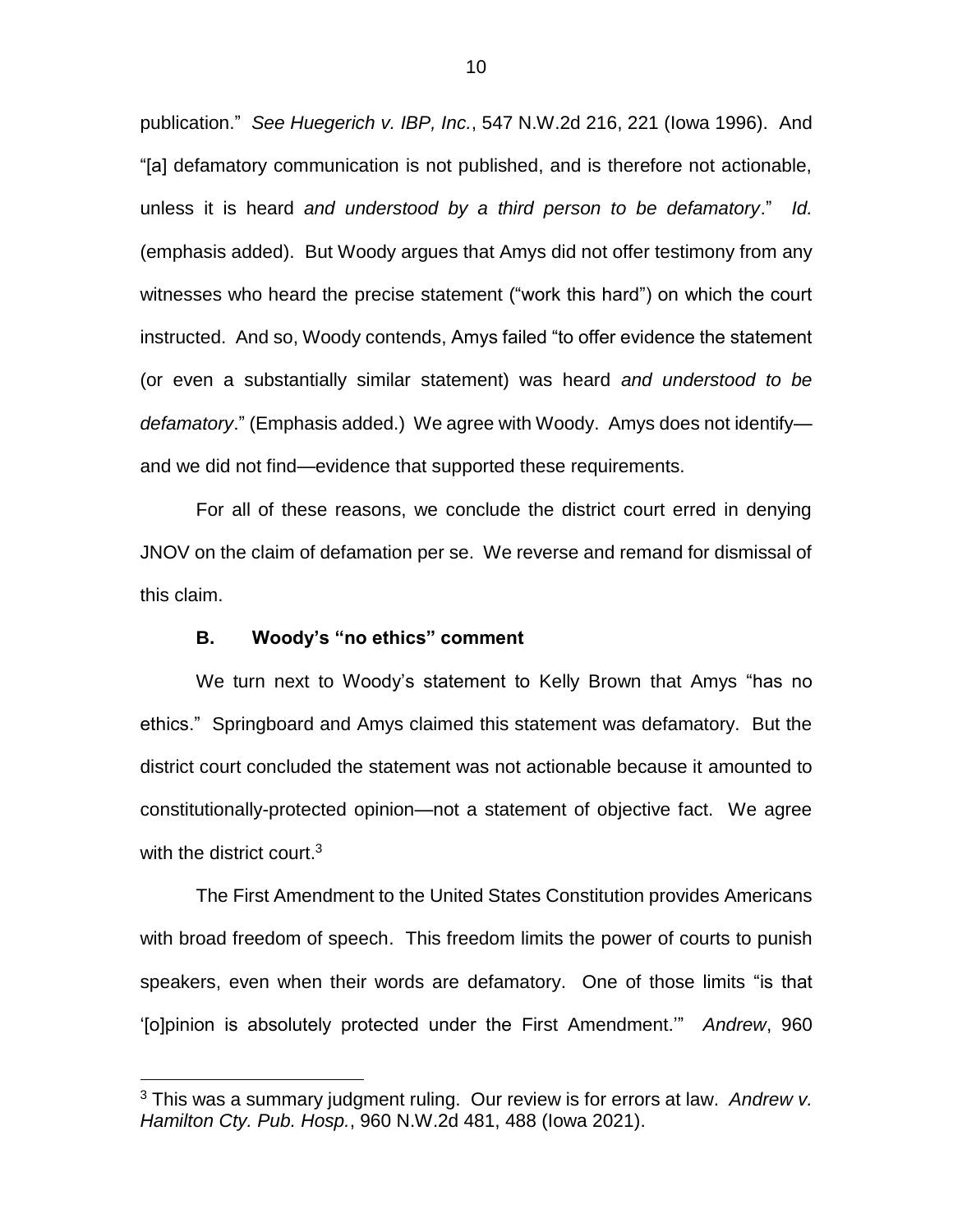N.W.2d at 489 (alteration in original) (citation omitted). So if Woody's statement to Brown was an opinion rather than a statement of fact, it was probably "not actionable." *See id.* One caveat, though: Statements *couched* as "opinions" can still be actionable "if they imply a provabl[y] false fact, or rely upon stated facts that are provably false." *Id.* at 491 (alteration in original) (citation omitted).

It is often hard to say whether a statement should be classified as protected opinion. *See id.* at 489. In any event, it is a question "for the court," not a jury. *Id.*; *see also id.* at 488 ("[S]ummary judgment 'is afforded a unique role in defamation cases. Judges have a responsibility to determine whether allowing a case to go to a jury would . . . endanger first amendment freedoms.'" (alterations in original) (citation omitted)). Iowa courts answer this question by considering four factors. *Id.* at 492.

- 1. "The first relevant factor is whether the alleged defamatory statement 'has a precise core of meaning for which a consensus of understanding exists or, conversely, whether the statement is indefinite and ambiguous.'" *Id.*  (citation omitted).
- 2. "The second factor is related to the first, focusing on 'the degree to which the [alleged defamatory] statements are . . . objectively capable of proof or disproof.'" *Id.* (alterations in original) (citation omitted). "The statement is likely one of fact if it is 'precise and easy to verify.'" *Id.* (citation omitted).
- 3. "The third relevant factor is the context in which the alleged defamatory statement occurs," sometimes called the "literary context." *Id.* at 492–93 (citation omitted).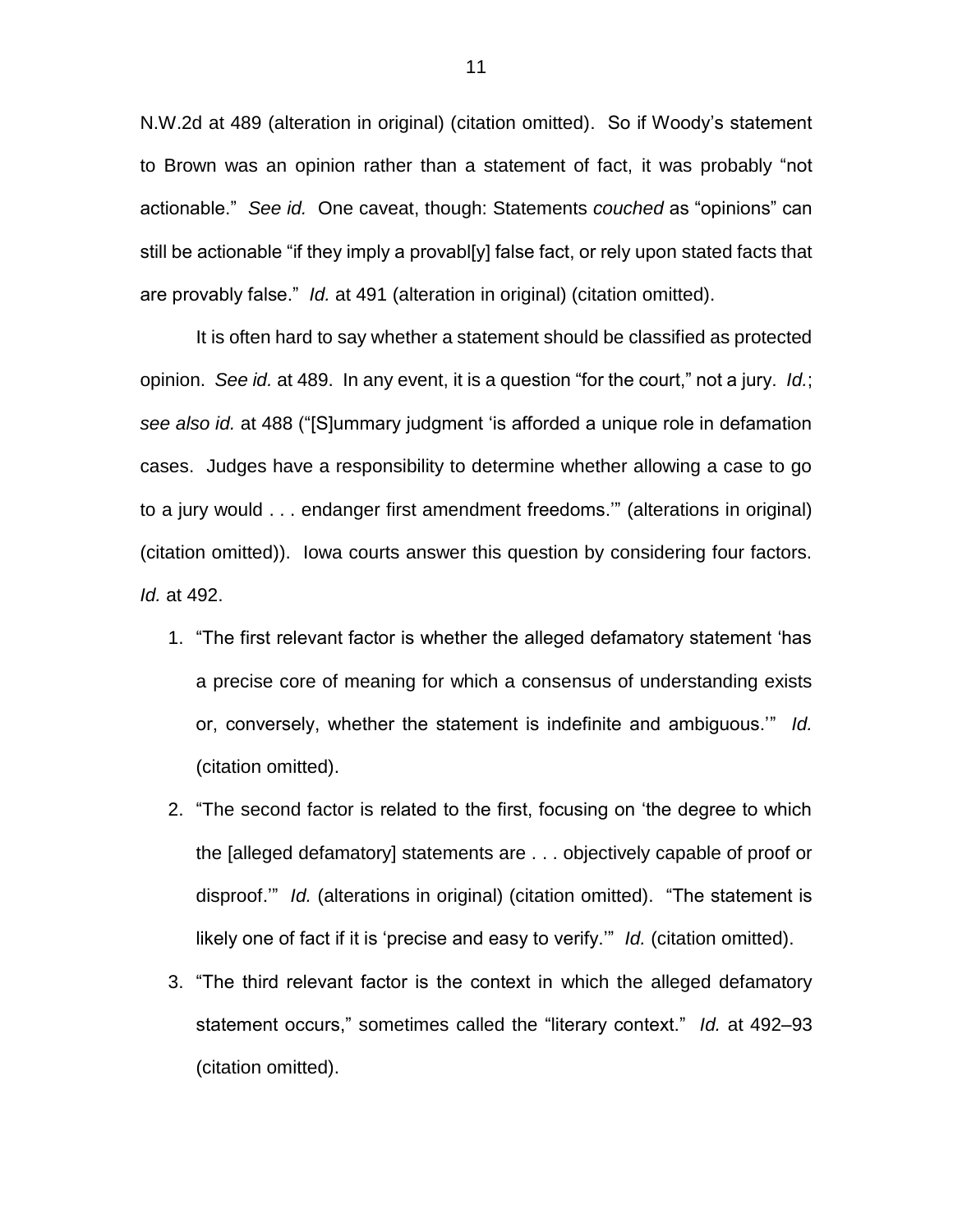4. "The last relevant factor is 'the broader social context into which the [alleged defamatory] statement fits.'" *Id.* at 493 (alteration in original) (citation omitted).

We start with the first factor—the precision and specificity of the statement. Amys claims Woody's "no ethics" statement is, essentially, an allegation that she is "unethical." And the word "unethical"—Amys claims—"has a core meaning and is universally defined." As support, Amys cites various dictionaries.

We disagree. For one thing, we are not sure whether having "no ethics" is quite the same as being "unethical." Assuming they are the same, the dictionaries cited by Amys show that "unethical" has many possible meanings and shades of meaning. Amys's brief lists all of these possibilities: (1) "wrong and unacceptable according to rules . . . about morality"; (2) "wrong and unacceptable according to . . . beliefs about morality"; (3) "morally wrong"; (4) "against accepted standards of behavior, especially in a particular profession"; (5) "lacking moral principles"; (6) "unwilling to adhere to proper rules of conduct"; (7) "not morally acceptable"; (8) "unethical business practices"; (9) "not conforming to a high standard"; (10) "not ethical"; (11) "illegal and unethical business practices"; (12) "immoral and unethical behavior." (Citations omitted.) Note, too, that some of these options are themselves ambiguous. For instance, "wrong and unacceptable according to . . . beliefs about morality" could mean any number of things depending on one's "beliefs about morality."<sup>4</sup> So we do not think Amys has shown a precise, specific factual content within Woody's "no ethics" comment.

 $\overline{a}$ 

12

<sup>&</sup>lt;sup>4</sup> We do not imply an endorsement of metaethical or normative moral relativism. We simply recognize that, "[a]s a matter of empirical fact, there are deep and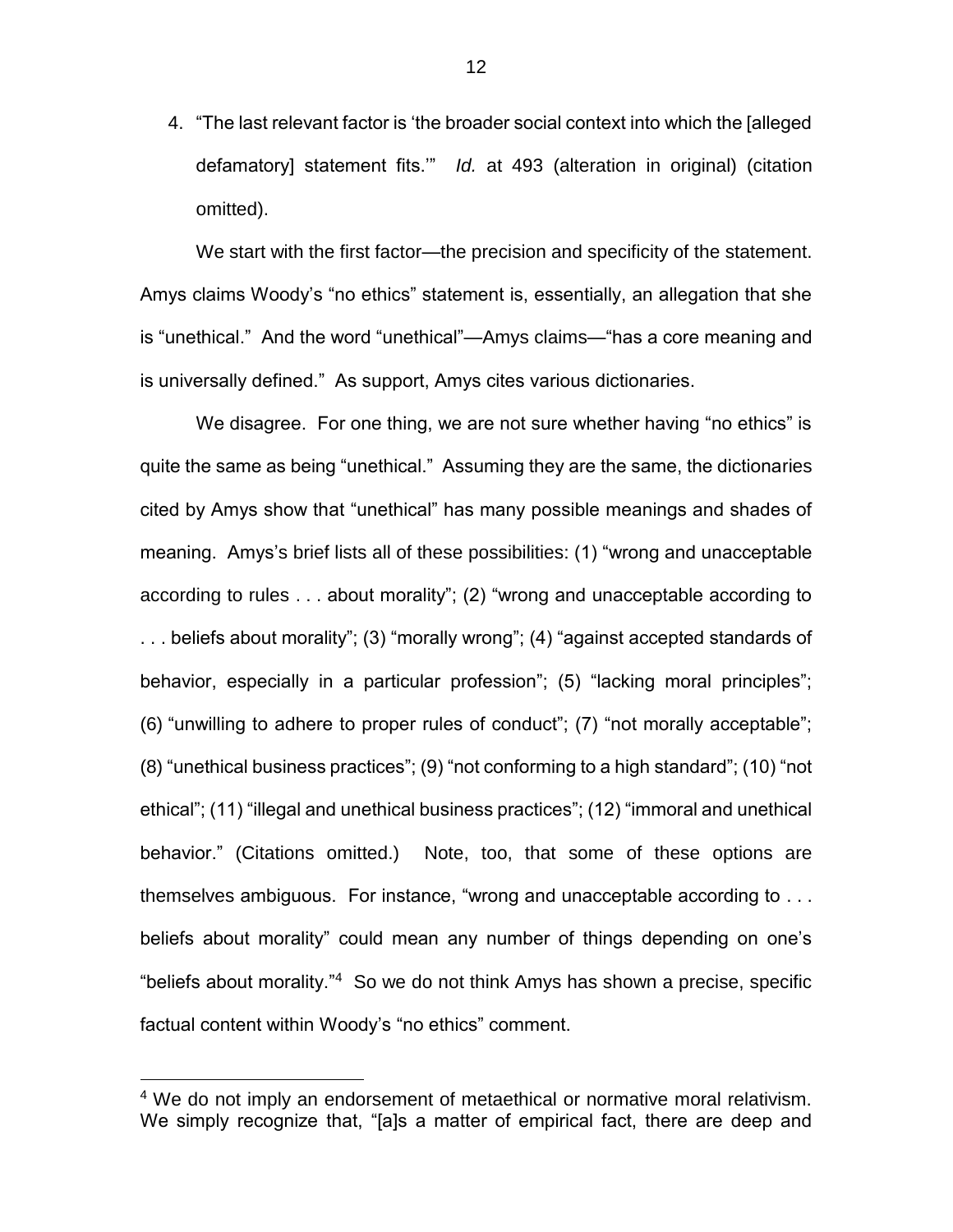We turn next to the second factor—whether the statement is subject to proof or disproof. Our analysis here necessarily overlaps with our discussion of the first factor. Because Amys has shown no precise, specific factual content for Woody's statement, she has also failed to show how we would prove or disprove the (undetermined) factual content of Woody's statement.<sup>5</sup> As the district court rightly noted, "It is a different situation than asserting that someone broke the law or engaged in a particular act that could be proven or disproven."<sup>6</sup>

Next we consider the third factor—the context in which the statement occurs. Amys observes that Woody made the "no ethics" statement "to a high level media executive with ultimate authority over both Woody's and Amys's advertising rates and spots." This certainly explains why Amys could be concerned about Woody's obviously-negative statement. Even so, these contextual details bring us no closer to finding "precise and verifiable" facts within Woody's statement.<sup>7</sup> *See* 

 $\overline{a}$ 

widespread moral disagreements across different societies" and, indeed, within our own society. *Moral Relativism*, Stanford Encyclopedia of Philosophy (revised Mar. 10, 2021), [https://plato.stanford.edu/entries/moral-relativism/#DesM](https://plato.stanford.edu/entries/moralrelativism/#DesMorRel) [orRel](https://plato.stanford.edu/entries/moralrelativism/#DesMorRel) (defining "*Descriptive* Moral Relativism" (emphasis added)).

<sup>5</sup> We recognize Amys's witnesses testified that she is ethical. Still we face the problem of specificity. What specific facts—if any—did those witnesses convey by describing Amys as "ethical"? And were *those* specific facts—if any—the same or different from the specific facts—if any—conveyed through Woody's "no ethics" statement? We cannot say—in part because we cannot say what specific facts (if any) were conveyed by the "no ethics" statement.

<sup>&</sup>lt;sup>6</sup> At oral argument, Amys and Springboard's counsel suggested Woody was implying Amys was a thief and a liar. Their brief mentions this as well, but only in a passing reference. It notes: "Stating that a person has no ethics is no different than calling that person a liar, a cheater, or untrustworthy." But Amys and Springboard have cited no authority for this interpretation of the phrase "no ethics." And, for reasons already explained, we are unable to say that Woody's phrase "no ethics" carries this specific factual content.

<sup>&</sup>lt;sup>7</sup> We have considered Amys and Springboard's suggestion that Woody's "no ethics" comment was, essentially, a repetition of his prior verbal statements that Amys was violating their separation agreement. Thus, Amys and Springboard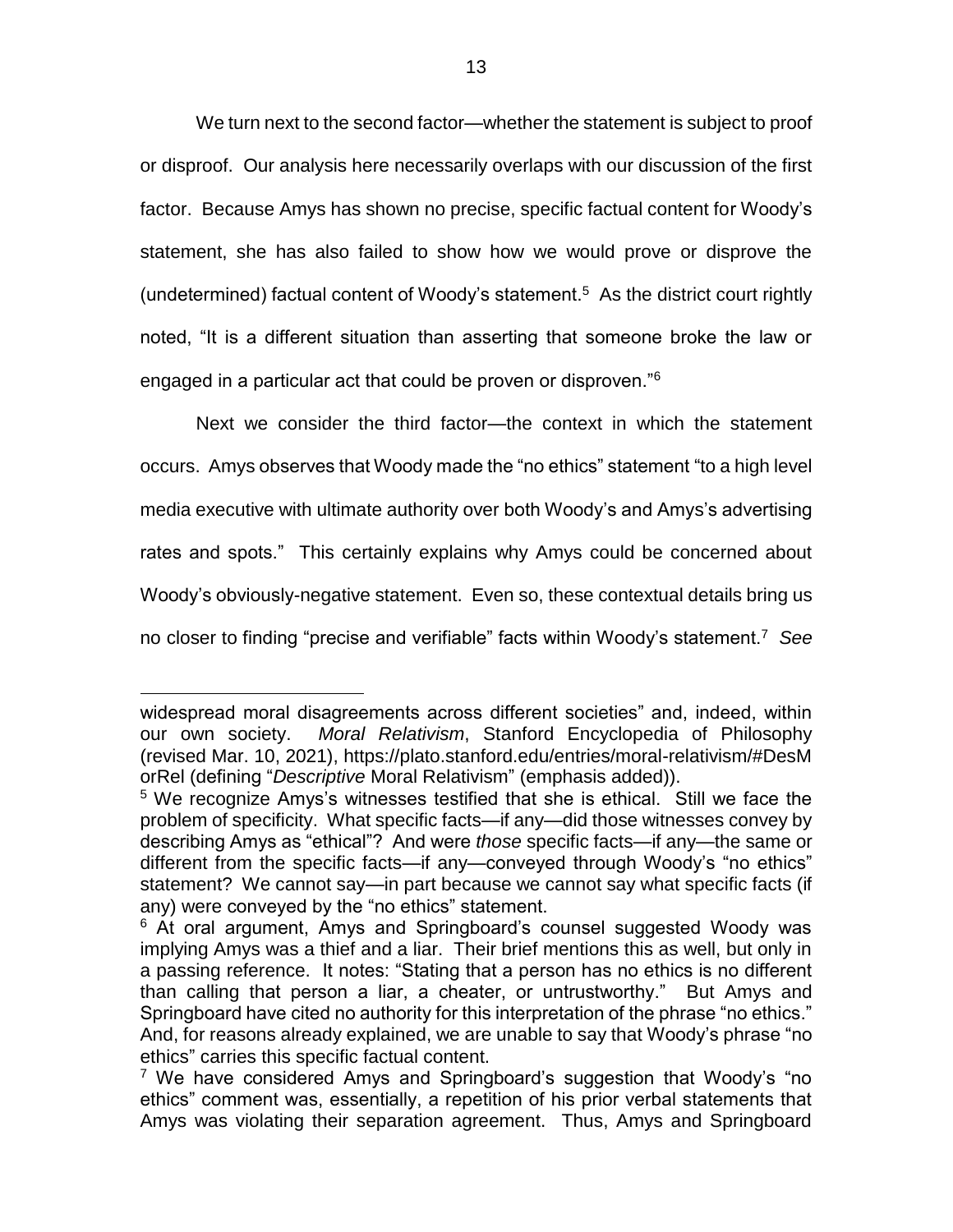*Yates v. Iowa W. Racing Ass'n*, 721 N.W.2d 762, 773 (Iowa 2006) (noting "'substandard and poor performers' do not have a precise and verifiable meaning and are therefore less likely to give rise to clear factual implications").

The fourth factor—the social context—adds little to our analysis. Amys argues that "Woody's statements to Brown are particularly defamatory in this context because he was competing with Amys for advertising spots and rates and not stating matters of public concern." All the same, we still struggle to say Woody's "no ethics" statement conveyed *specific facts* and not just calumnious *opinion*.

All things considered, we conclude Woody's "no ethics" statement fell within the First Amendment's protection for opinions. The district court was right to conclude the statement was not actionable.

## **C. Springboard and Amys's proposed amendment**

Finally, we address Springboard and Amys's contention that the district court should have permitted an amendment to their pleadings. We can reverse "only upon a showing of a clear abuse of discretion." *In re Estate of Workman*, 903 N.W.2d 170, 175 (Iowa 2017).

Springboard and Amys's proposed amendment would have added additional claims of defamation. But the district court concluded those new claims

 $\overline{a}$ 

argue, the "no ethics" comment conveyed specific factual content, namely, that Amys's violated their separation agreement. We note, however, that the jury was expressly asked whether Woody defamed Amys "by making the statement that Amys was violating the separation agreement." The jury answered "no." So if we were to equate Woody's "no ethics" comment with Woody's statements that "Amys was violating the separation agreement," we would likely conclude Woody's "no ethics" comment did not defame Amys. In any event, we would find no basis for reversal.